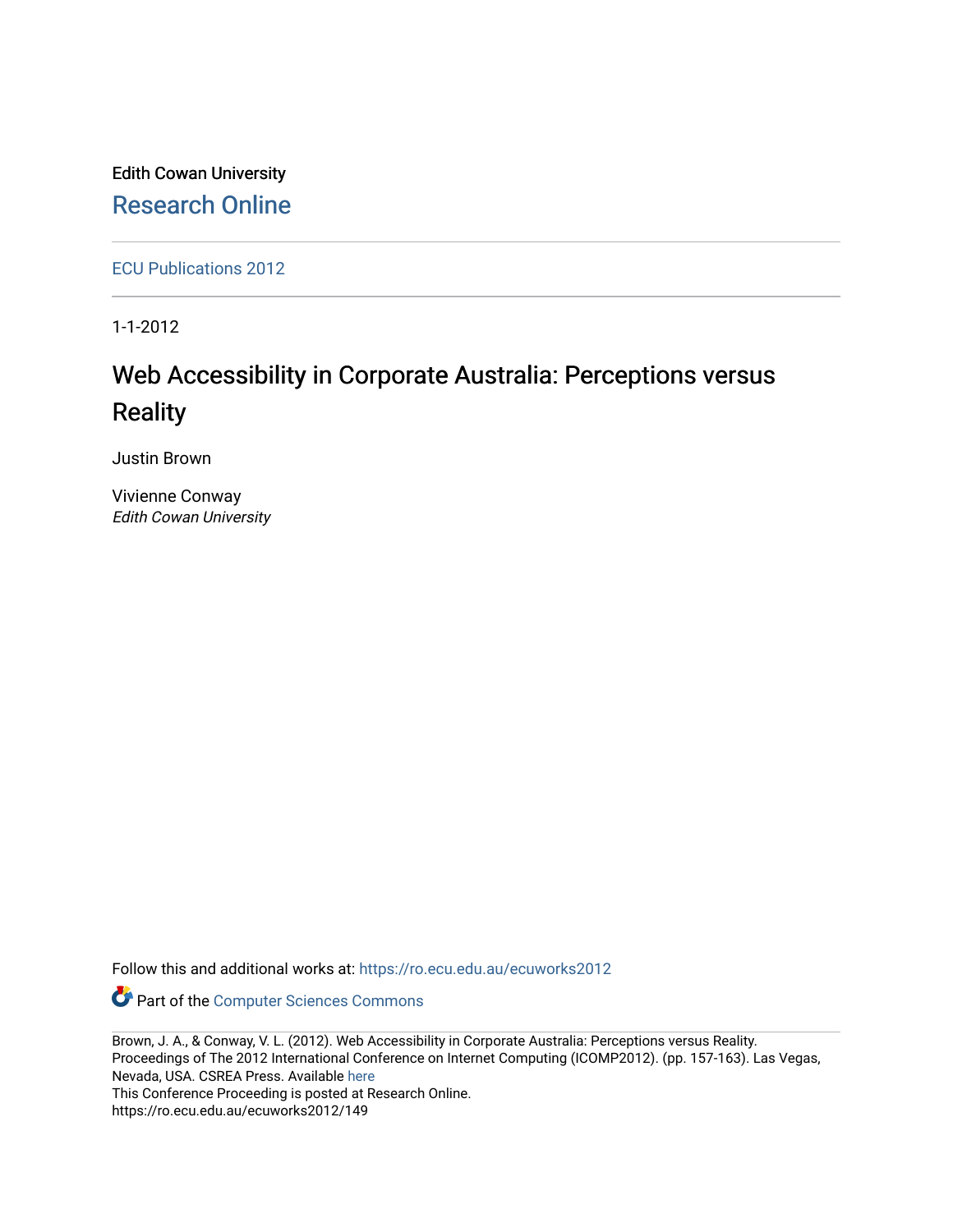# **Web Accessibility in Corporate Australia: Perceptions versus Reality**

 $\mathbf{Justin Brown}^{1}, \mathbf{Vivienne Conway}^{2}$ 

<sup>1</sup>School of Computer & Security Science, Edith Cowan University, Perth, Western Australia <sup>2</sup>School of Computer & Security Science, Edith Cowan University, Perth, Western Australia

**Abstract** *- In this paper we describe the results of website audits and survey responses for organizations involved in the Australia Web Awards for 2011. 160 organizations entered their sites or sites they had developed as part of the awards, and in doing so were required to select the level of WCAG compliance for their site. Audits conducted on these sites after the awards completion showed that very few of the entrants actually met their selected level of accessibility compliance, regardless of the organization type. Survey responses from participating entrants in the AWA indicated that they were aware of the WCAG guidelines and various levels of compliance, and had experience in accessible design. Entrants also indicated knowledge of accessibility tools and methodologies, yet failed to produce sites with even rudimentary levels of accessibility. The paper concludes that whilst the Australian government is moving towards a framework of mandatory accessibility, the developers and designers involved in this study still see accessibility as largely optional.*.

**Keywords:** Web accessibility, Compliance, Guidelines, Australia, Web, Awards.

## **1 Introduction**

 Each year in Australia the Australia Web Awards recognize excellence in website design across a variety of categories and purposes. Websites can be entered in one of nine categories, Personal, Ecommerce, Commercial, Government, Education, Culture & Events, Not for Profit, Innovation and Mobile. Entrants are self nominating and their sites are judged in two stages;

Stage 1

- Site validation
- Site performance
- Accessibility Compliance
- Responsive design compliance

Stage 2

Visual design

- Content
- User experience
- Development
- **Credibility**
- **Accessibility**

The scoring system works on a lowest score is better approach, and those sites with the lowest scores progress from Stage 1 to Stage 2. Judges are recruited from industry, government, universities and individuals with expertise and experience in the various judging categories. The authors of this paper were judges in the 2011 Awards in the Accessibility and Development categories.

This paper examines website accessibility issues associated with the 160 AWA 2011 entrants and their perception and understanding of website accessibility. The timing of this research and the data from the AWA was considered opportune given the Australian government's adoption and implementation of the Web Content Accessibility Guidelines 2.0 as of 2010. This adoption of the WCAG guidelines is laid out in the National Transition Strategy (NTS) [1, 2] and sets targets for all Australian Federal, State and Territory websites to meet WCAG 2.0 single A compliance by the end of 2012, and double A compliance by the end of 2014. Whilst these requirements do not apply to commercial and non government organizations, it will impact upon those organizations which design, implement and manage government based sites and services. Given that the AWA 2011 awards were conducted just over a year away from the 2012 deadline, it was thought that data from the 2011 awards would help communicate a certain 'state of play' as to Australian organizations and their understanding and approaches to website accessibility.

This research was conducted after the awards had been completed and winners announced. Elements of this work build on that of Freire [3], though rather than just surveying participants about their attitudes to web accessibility, this paper offers data on developers and the level of compliance they actually selected for the websites they designed.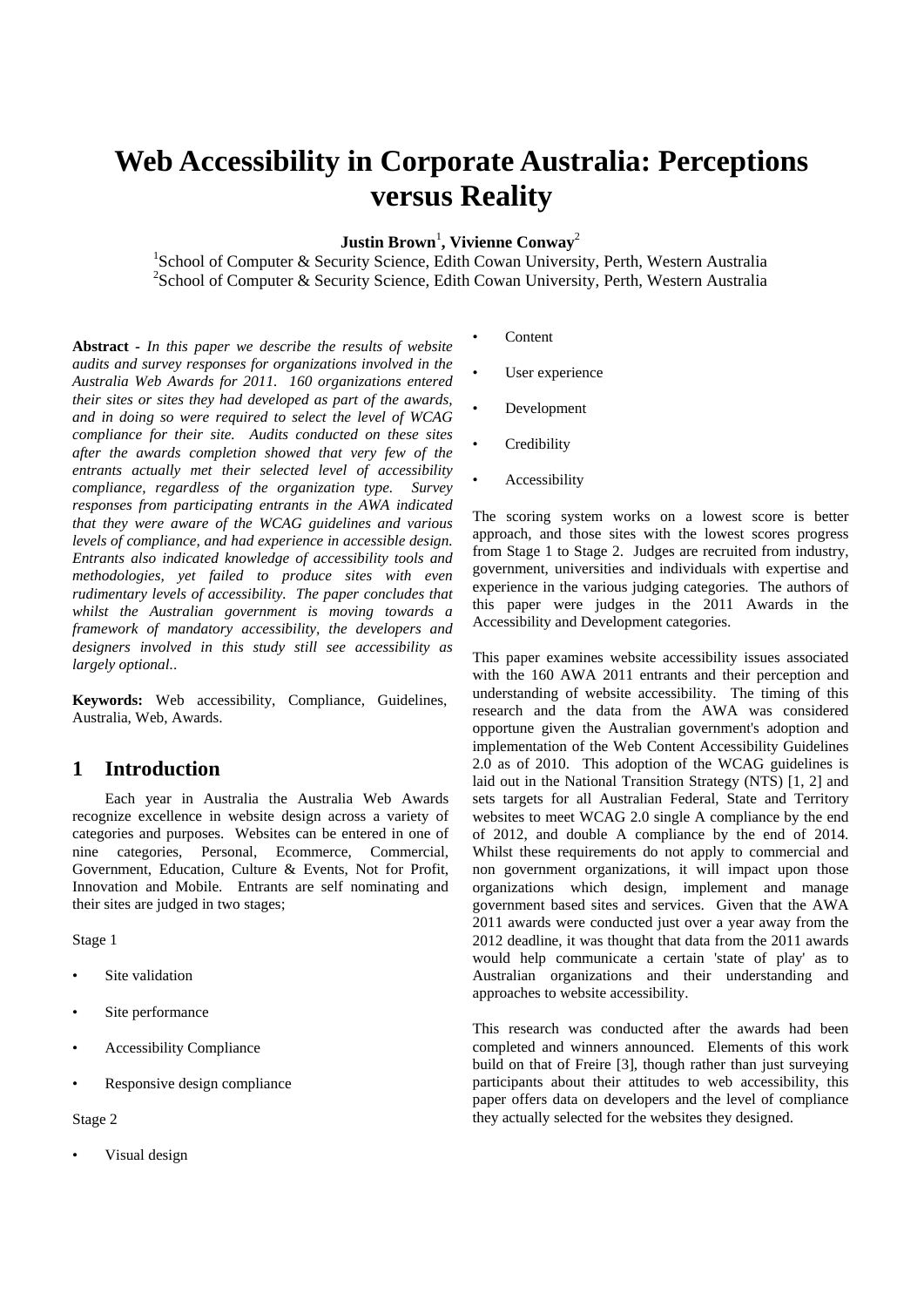## **2 Data Collection**

This research made use of a number of data sources for the results presented below, including;

- a web based survey of entrant's views and understanding of accessibility issues
- each entrants claim against WCAG guidelines
- automated audits of all 160 entrant's websites
- manual audits of those websites that passed any level of WCAG compliance.

The survey and audits took place approximately eight weeks after the final winners of the 2011 AWA were announced.

#### **2.1 Recruitment and Participants**

Once the winners of the AWA 2011 awards had been announced the authors of this paper contacted the organizing committee of the AWA and requested that they assist in this research. They were asked if they would send an invitation to participate to the 160 entrants from the authors, with the invitation containing a description of the research aims, assurances of anonymity and the contact details of the authors. The entrants who responded to the invitation and made contact with the authors were then sent a fuller description of the research aims of the project and a randomly generated identifying number which they entered when filling in a web based survey. This number was linked to the name of the organization (or individual) so that each set of survey responses could be identified by the researchers, but deidentified for any published research outcomes. Participating entrants were assured of the de-identification of their organizational details for any resulting publications, and were also provided with contact details of a university Research Ethics officer who had been involved in the Ethics approval process for the research project. Participating entrants followed a URL to a web based survey which focused entirely on website accessibility.

#### **2.2 Web Survey**

 The web survey consisted of 29 questions covering entrant's organization type, web development experience (in terms of years), accessibility training, accessibility testing, tools and practices as well as their own definitions of the meaning of accessibility. Some of the questions were adapted from previous research [4, 5] and were thus considered field tested. None of the questions were mandatory, so in some cases respondents could choose not to answer some of the survey questions. The survey questions included open-ended and closed responses, Likert-scale and multiple choice options. The primary aim of the survey was to provide context to the results of the site audits compared to the WCAG compliance claims of each of the entrants. Given the nature of the recruitment process and the opt-in approach to survey participation, it was expected that of the 160 AWA

entrants, perhaps 20-30 might complete the survey component of the research. However, in the end only six of the surveys were completed at the time of writing, and as a result, while occasional references will be made to survey data, it will not be presented in this paper.

### **2.3 AWA Data**

 The AWA committee provided the list of all 160 entrants in the 2011 awards, including the type, name and URL of each organization and their website as well as their self selected level of WCAG compliance. This data was useful for a number of reasons, including compliance checking and patterns as to which types of organizations chose what type of WCAG compliance (if any). The URL for each site was used to inform the automated and manual audits of the AWA entrants. The breakdown of organization type is shown in Table 1.

| Table 1. Breakdown of organization types |
|------------------------------------------|
|------------------------------------------|

| <b>Organization Type</b>          | <b>Number</b> |
|-----------------------------------|---------------|
| Commercial (C)                    | 45            |
| <b>Culture and Events</b><br>(CE) | 17            |
| Ecommerce (EC)                    | 27            |
| Education (ED)                    | 10            |
| Government (G)                    | 20            |
| Innovation (I)                    | 12            |
| Not For Profit (NFP)              | 20            |
| Mobile (M)                        | 6             |
| Personal (P)                      |               |

It is perhaps not surprising that the Commercial and Ecommerce categories were amongst the largest as these represented large organizations or website developers wishing to receive industry recognition for their online presence.

### **2.4 Website Audits**

 Each of the 160 websites was audited using SortSite, an automated accessibility testing tool developed by PowerMapper Software. SortSite is a client side rather than cloud based testing tool that checks all levels of WCAG 1A through 2AAA as well as US Section 508. SortSite was selected for this research as the authors have used it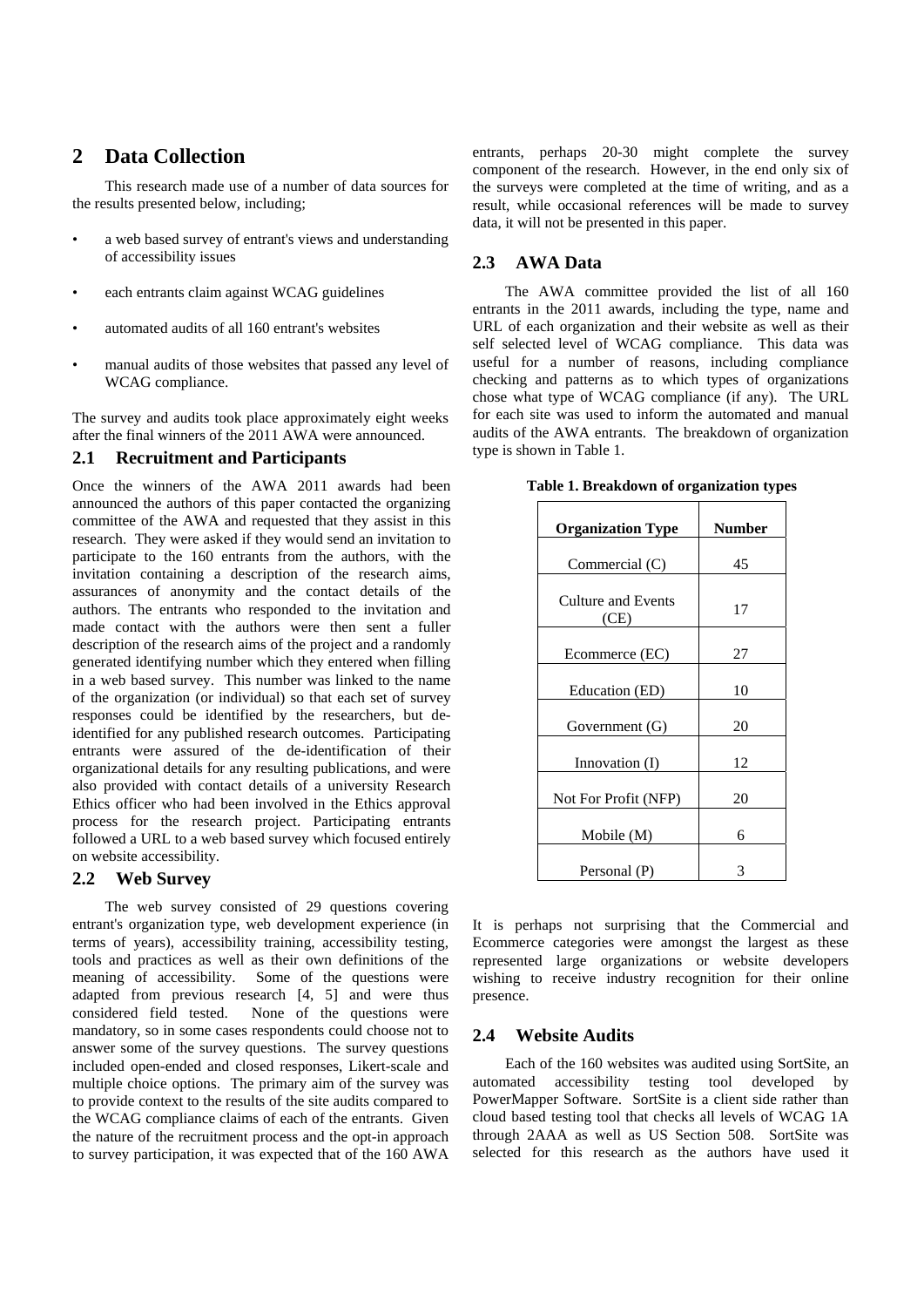extensively due to its strong reporting capabilities and perceived accuracy [2, 4, 5].

In a longer term study full manual audits would also have been conducted alongside the automated SortSite testing, however time constraints did not permit this approach. Manual audits were conducted, but only on those sites that were identified by SortSite as meeting a given WCAG level of compliance. This was done so as to ensure that the automated tool was not returning false positives. All sites were also run through the World Wide Web Consortium's (W3C) HTML validation tool to check for any issues of compliance to standard HTML coding conventions.

## **3 Results**

 Results from the WCAG compliance claims are shown below in Table 2. The first column in Table 2 shows the abbreviated name of the organization type, with the following columns showing the level of WCAG compliance each of the organizations selected for their site during their entry submission process. The Commercial (C) organizations show WCAG compliance selections across the board, with 35% indicating no level of compliance as the most common selection. WCAG 2.0 single A, the NTS target for 2012, received only 17% of the selections by Commercial organizations. Aside from the 'None' selection, it did appear that the Commercial organizations did favor the WCAG 2.0 compliance levels over the now outdated 1.0 options.

The Culture and Entertainment (CE) organizations also indicated 'None' as their preferred WCAG compliance selection, with 47% of the organizations choosing that option. When looking at the remainder of the CE responses, WCAG 1.0 received slightly more selections than the WCAG 2.0 options, with nothing selected at the WCAG 2.0 single A level.

**Table 2: Organization type WCAG compliance claim** 

|             | <b>None</b>    | 1A             | <b>1A</b><br>$\mathbf{A}$ | 1AA<br>$\mathbf{A}$ | 2A               | 2A<br>$\mathbf{A}$ | 2AA<br>$\mathbf A$ |
|-------------|----------------|----------------|---------------------------|---------------------|------------------|--------------------|--------------------|
| ${\bf C}$   | 16             | $\mathbf{1}$   | 3                         | $\overline{c}$      | 8                | 6                  | $\mathbf{1}$       |
| CE          | 8              | $\overline{4}$ | $\mathbf{1}$              | $\boldsymbol{0}$    | $\boldsymbol{0}$ | 3                  | $\mathbf{1}$       |
| EC          | 6              | 3              | $\mathbf{1}$              | $\boldsymbol{0}$    | 3                | 7                  | 7                  |
| <b>ED</b>   | $\overline{c}$ | $\mathfrak{2}$ | $\boldsymbol{0}$          | $\mathbf{1}$        | $\mathbf{1}$     | 4                  | $\boldsymbol{0}$   |
| $\mathbf G$ | 4              | 5              | $\boldsymbol{0}$          | $\boldsymbol{0}$    | 3                | 6                  | $\overline{2}$     |
| I           | 4              | $\overline{c}$ | 3                         | 1                   | 1                | 1                  | $\overline{0}$     |
| M           | 4              | 1              | 0                         | $\overline{0}$      | $\theta$         | 1                  | 0                  |

| $\rm{NF}$<br>D | $\mathcal{D}$ | 0 |  |  |
|----------------|---------------|---|--|--|
| D              |               |   |  |  |

The Ecommerce (EC) organizations showed a greater tendency towards the WCAG 2.0 compliance options, with WCAG 2AA and WCAG 2AAA being selected most by the Ecommerce providers (26% respectively). The Ecommerce organizations were those that not only had a web presence, but conducted a majority of their business through the web. These numbers could perhaps be explained by these organizations having the web as their primary interface to their customers, and that they should not only know that the WCAG 2.0 options are the most industry relevant, but that WCAG 2.0 AA and above would be needed for successful transactional websites. Whilst there was too little survey data returned to support this thesis conclusively, given the organizational type and levels of compliance selected, it is at least plausible. The Education (ED) organizations had WCAG 2.0 AA as their most selected level of compliance (40%), with only 20% selecting 'None'. Interestingly, only one of the 10 educational organizations was a government run school, a school which will fall under the tenants of the NTS and WCAG 2A compliance by the end of 2012. The school in question selected WCAG 1AAA as their selected level of compliance but did not even achieve WCAG 1A, leaving considerable room for improvement before the end of 2012.

The Government (G) organizations saw WCAG 2AA as the most popular selection (30%) followed by 25% selecting WCAG 1A. As one might expect for government sites working within the NTS framework, WCAG 2.0 options were more prevalent than 1.0. After the Ecommerce organizations, Government had the highest number of selections in the WCAG 2AAA level of compliance, a level they most certainly did not obtain. The Innovation (I) organizations had 'None' (33%) as their most common compliance selection followed by WCAG 1AA. Whilst these organizations were defined as those being 'innovative' they did not seem to apply that approach to their accessibility compliance, with fully half of their selections coming from the dated WCAG 1.0 options. The Mobile (M) organizations had only six entrants overall, with four of those six (66%) choosing 'None' as their level of accessibility compliance. Given the nature of developing mobile technologies and the uneven spread of accessibility tools available to mobile platforms, this is perhaps an understandable outcome, certainly as of 2011/2012. The Not For Profit (NFP) organizations had 25% selecting None as their level of compliance, with 25% selecting 1A and another 25% selecting 2AA. Overall these organizations leaned towards to WCAG 1.0 end of the compliance scale. Finally, the Personal (P) category was for individuals wishing to enter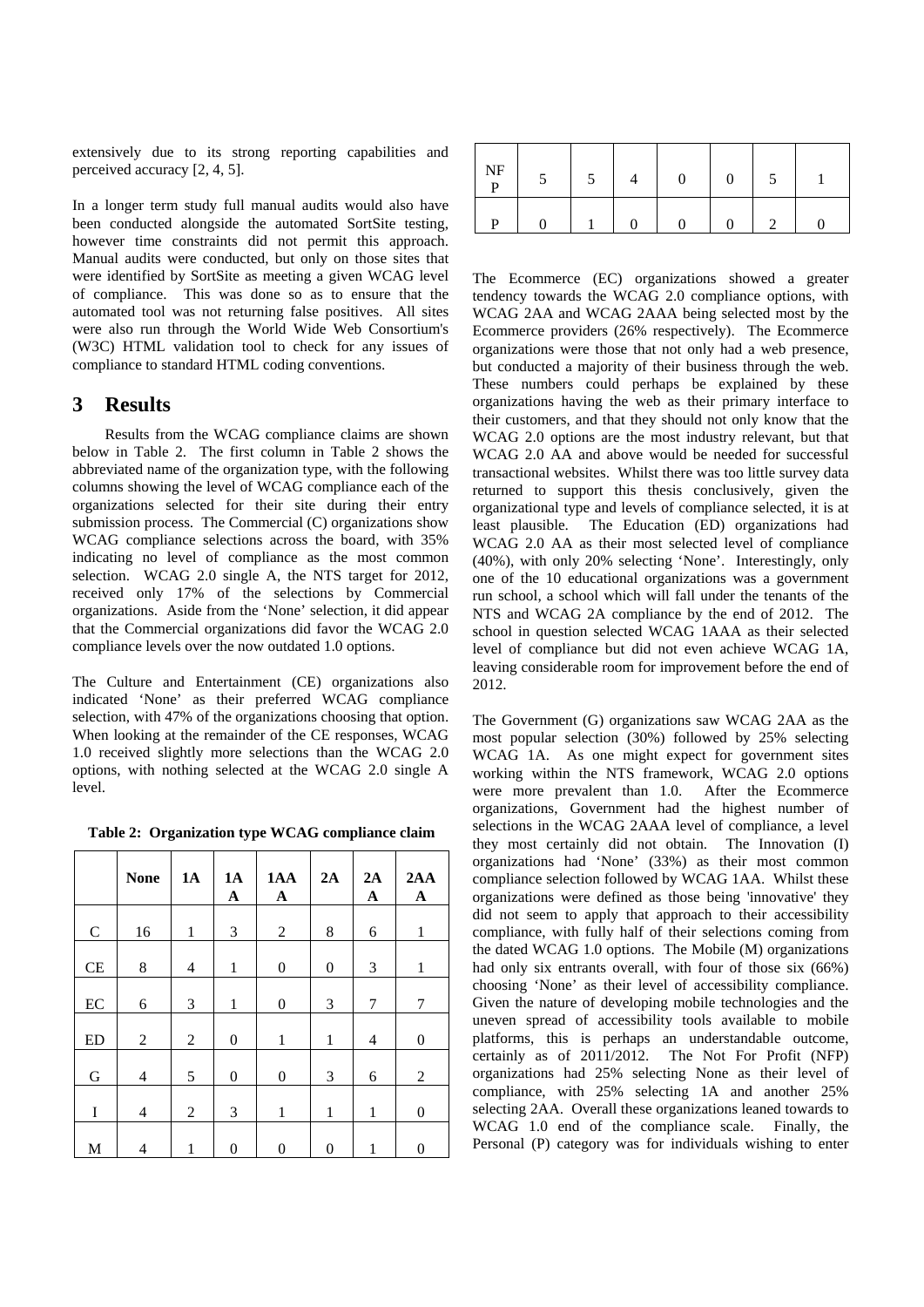their own sites for AWA 2011 judgment. There were only three entrants in this category, with two of the three selecting 2AA as their compliance level and the other selecting 1A.

Having discussed the breakdown of organization types and their claims for accessibility compliance, the results of the audits against those claims can be examined. Basically, of the 160 entrants, only two actually met or exceeded their selected level of compliance. One of the organizations was in the Ecommerce category, selecting and passing WCAG 1A, whilst the other organization was a Not for Profit, also selecting and passing WCAG 1A. Two Commercial organizations that selected 'None' as their compliance level did in fact pass WCAG 1A, with one of them just a few small errors short of WCAG 2A. Overall 17 (15.3%) of the 111 sites that had selected a compliance level passed WCAG 1A, with two of those also passing WCAG 2A. However, as these results indicate, only 1.8% of the entrants in the AWA 2011 actually met the level of compliance they indicated as part of their entry. This would seem to paint a bleak picture of the prescience of web accessibility in the processes and priorities of Australian organizations with a Web interface to the general public.

Whilst space does not permit a full discussion if the survey responses and audit results, it is worth looking at some of the most common types of compliance issues to arise during the audit of these sites. The following figures do not represent every single error present in each site merely that at least one error existed at that level.

#### **3.1 WCAG 2.0 A Errors**

Looking at the WCAG 2 single A priority level, we see that this fundamental level of accessibility compliance caused the entrants in the AWA 2011 some issues.

#### **3.1.1 Guideline 1: Perceivable**

Guideline 1.1.1 refers to text alternatives. Of the 160 entrants, 128 had a minimum of one page that failed this point. Given the automated nature of the testing tool used, these errors would be indicated when an image did not have an associated alt text value or where that alt text value contained a reference to a file extension, such as .jpg or .gif. This typically occurs where developers have used automated site design tools that automatically add text alternatives to images, using the image's filename as the default value, such as;

 $\langle$ img src="AAfilepic16.jpg" alt=" AAfilepic16.jpg" />

Such use of the alt text approach visually tells visually impaired users little if anything about the content and purpose of the image. Significantly more errors would have been identified in a manual audit of the pages in question. For example, 1.1.1 requires that the alternative text adequately describes the information visually displayed. An image that stated 'woman on the phone' would not convey the information that this is a picture of the call centre and would be better to state 'our new state-of-the-art call centre is open to assist you'. Also alternative text is often provided for decorative images that should be ignored by screen readers by use of the null attribute (alt="") and is often provided as alt="bullet" or similar. A manual audit would highlight many instances of redundant textual information which would also fail 1.1.1. An example of this is often found in providing alternative text for an image and then having the same text in the accompanying textual information (alt="Our Call Centre"  $\langle p$ >Our Call Centre... $\langle p \rangle$ ). This causes the information to be read to the user twice which is confusing and timewasting. In such a case, the image would be more efficiently encapsulated with the text and provided with a null attribute. As stated, the information provided in this analysis only relates to those errors located with automated testing and serve only as a baseline estimate of the errors in the websites.

Items that generally appear under Guideline 1.3.1 Information and Relationships relate to forms and labels, tables, lists, and structure (headings). This category had one of the highest rates of errors (135 out of 160). Correctly structured web pages make it possible for users to navigate through the page via the use of the headings, understand the structure of the page and locate the desired section. It assists the user to fill in a form through the correct use of form labels and their programmatic association with the form field. Tables should be used for data purposes (rather than layout) and correctly structured with headings and summaries. Where a table is used for layout purposes (not considered best practice), there are no table headings or summaries, thereby allowing the screen reader to ignore the use of the table features. These functions are level A criteria because of their necessity for the user's interaction with the web page.

Guideline 1.4.3 relates to the minimum colour contrast which is easily checked via the Web Accessibility Toolbar [6] via the link to the Colour Contrast Analyzer application. The minimum colour contrast for normal sized text is 4.5:1. There were 75 websites where the colour contrast failed this test. In practice, the automated tools do not locate the majority of issues of colour contrast which is usually set in the CSS. Our experience has shown that many websites have at least one issue of colour contrast causing it to fail this criterion. There were also 46 websites that used colour inappropriately e.g. "Click on the red button", or where errors on form fields that require correction are indicated only by way of colour such as highlighting without additional textual clues.

Guideline 1.4.4 requires that the content of a web page may be resized by either the browser (zoom or text size options) or a provided feature on the web page. There were 130 instances of failures in this category which would require manual verification. In many instances the text can be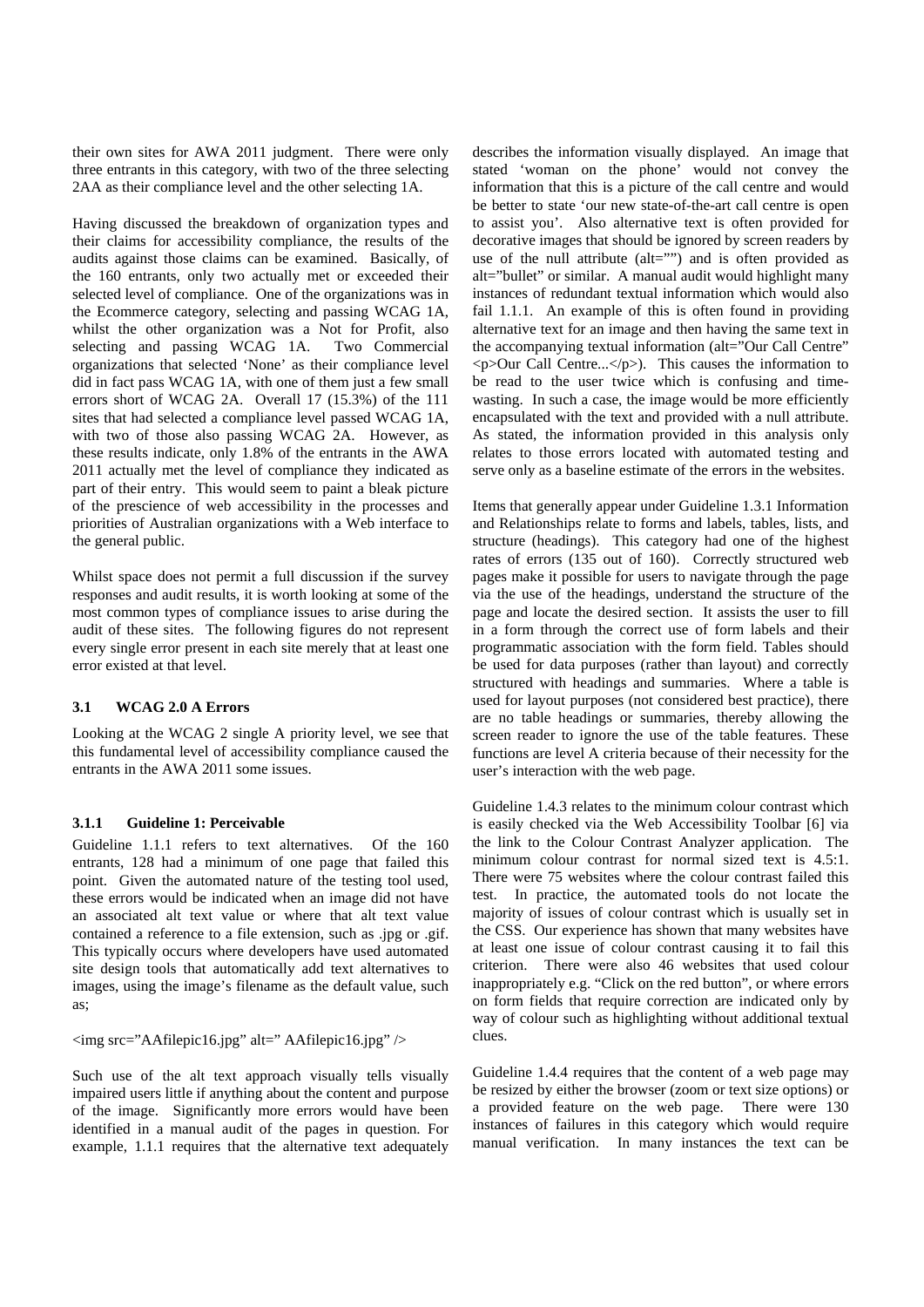enlarged by using the browser zoom feature or Ctl++, but will only work in some sections of the page – e.g. main text but not within forms.

#### **3.1.2 Guideline 2: Operable**

For Guidelines 2.1 (Keyboard accessible), there were 40 pages that contained problems for the keyboard user to access all of the functions of the web page (2.1.1), including 10 instances of keyboard traps (2.1.2). A failure in 2.1.2 is a critical Level A failure point causing a whole page to fail compliance. These are areas where the user can get into a function of the page, but is unable to get out again. This is often the case with keyboard controls for multimedia features.

There were 115 instances where there was a lack of ability to bypass blocks of text (2.4.1). This is a necessity for the keyboard or screen reader user and is usually provided by way of skip links (skip to main content, skip navigation etc.), and/or properly structured headings. The user can bring up a list of headings and choose the heading they would like, thereby skipping blocks of text (navigation normally) that is repeated on every page.

Guideline 2.4.2 refers to page titles. There were 134 instances of sites with errors in this category. A page without a title or a page that has the same title as another page would prompt the automated tools to identify an error in this category. Again, a manual audit would undoubtedly locate many more errors, as the guideline requires that the title adequately describes the page content or purpose.

There were 104 errors in category 2.4.4 which refers to the provision of link text (in context). At this level, the designer may use 'read more' etc., but only in context such as within a sentence or paragraph which can be programmatically determined. If the link is provided on a new line the automated tools will identify it as an error. Best practice would suggest that links never be labeled in this manner as the screen reader user routinely requests a full listing of the links on a page as a more efficient method to locate required information. If a page had links displaying 'read more', even in context and thereby passing this criterion, the screen reader would see a list showing all links as 'read more' with no additional information. This would require the user to click on each link to find out where it goes. Guideline 2.4.9 which is a AAA requirement states that the link should make sense in or out of context and is often referred to as 'best practice'.

Guideline 2.2.2 requires that wherever there is a moving image (e.g. a slide carousel) that there is a provision to pause, stop or hide the moving feature. 25 of the web sites had features that failed this criterion. This is a critical Level A failure point, W3C state that a failure in this issue would cause a whole page to fail compliance.

#### **3.1.3 Guideline 3: Understandable**

One of the most common errors in this category is the failure to set the language attribute (3.1.1) for each page. A total of 75 of the websites had at least one failure in this category which is a simple item to remedy. Failure to set the language attribute makes it difficult for the screen reader to identify the pronunciation of the words on the page. The AA requirement of setting the language of parts of the page requires that where a section of the page has information in another language (e.g. a block quote) that this information is provided at the start of this section.

#### **3.1.4 Guideline 4: Robust**

This section covers just two points, both of which are Level A criteria – parsing (code validation) and name, role, value (refers to the necessity for the name and role to be programmatically determined). In all, 105 of the 160 websites had a failure in code validation. The W3C provide a free validation service which can be accessed from the W3C service, and the Web Accessibility Toolbar[6] also provides a link to this same service. Automated tools are generally accurate in identifying these errors as they use the W3C validation service.

A common error in 4.1.2 (name, role, value) is where there are no label elements to associate the text labels with the form controls or a title has not been used in cases where a label is not possible. There were 117 of the 160 websites with errors in this category.

#### **3.1.5 Critical Errors**

WCAG 2.0 identifies four criterions that can interfere with a user's ability to use the whole page. These are:

- 1.4.2. Audio Control
- 2.1.2. No Keyboard Trap
- 2.2.2. Pause/Stop/Hide
- 2.3.1. Three flashes or below threshold

The automated checking of the websites in this research showed that 1 website had an issue with 1.4.2, 10 had issues with 2.1.2, and 25 had issues with 2.2.2. None of the websites had an issue with 2.3.1. The fact that 16% of the websites had errors in 2.2.2 (pause/stop/hide) is a concern due to the problems that are encountered by users with moving text. The Understanding WCAG 2.0 document states:

*Content that moves or auto-updates can be a barrier to anyone who has trouble reading stationary text quickly as*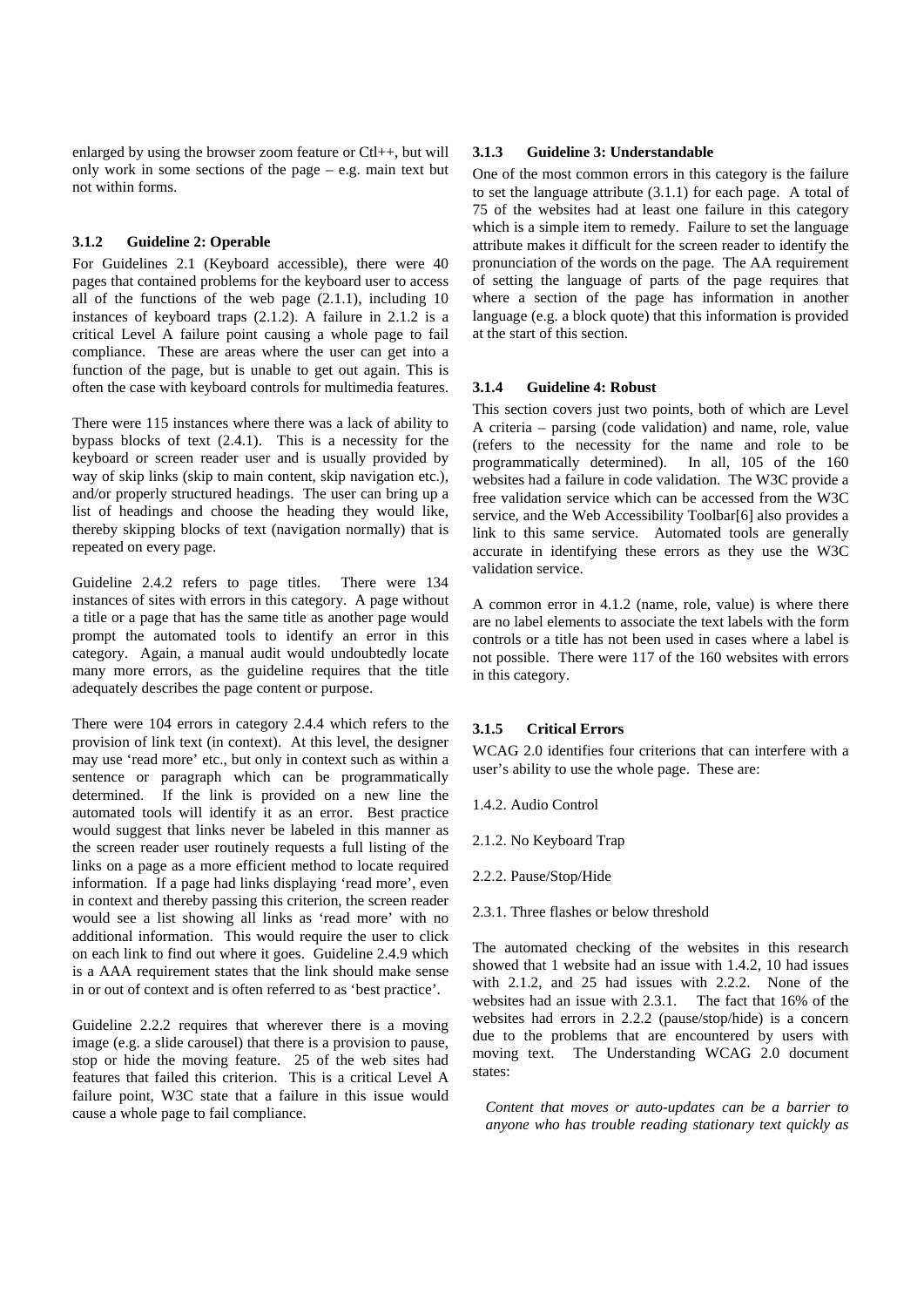*well as anyone who has trouble tracking moving objects. It can also cause problems for screen readers.* 

*Moving content can also be a severe distraction for some people. Certain groups, particularly those with attention deficit disorders, find blinking content distracting, making it difficult for them to concentrate on other parts of the Web page. Five seconds was chosen because it is long enough to get a user's attention, but not so long that a user cannot wait out the distraction if necessary to use the page.[7]*

#### **3.2 Discussion**

The site audits and the AWA 2011 entrants selected accessibility compliance presented in the previous sections paint a somewhat contradictory picture. Nearly 70% of the AWA 2011 entrants selected their work as being accessible to some level of WCAG compliance, though in the end less than 2% of them actually met their specified targets. It is difficult to draw conclusions as to which particular type of organization examined in this study is more accessibility conscious when so few organizations demonstrated any real accessibility acumen. Though the survey responses were limited in number (and thus not addressed here), the few responses did allude to organizations being aware of website accessibility guidelines and the need for compliance to such guidelines. The organizations even seemed to indicate a solid grasp of the technical processes of website testing and what tools are used for what purpose.

However, the above results show that for the most part accessible website design is still considered as mostly optional in the Australian developer community, or at least those represented in this study. Sloan [8] et al state in their 2006 (p 121) study of disappointing web content accessibility is that "while still a factor, a lack of awareness of the importance of accessibility amongst Web developers and site commissioners is no longer the predominant issue. A key challenge is the effective and appropriate implementation of accessible Web design techniques". In the years since Sloan's study, it appears that not a great deal has changed, certainly in the Australian web design landscape. Results from this study would indicate that the entrants in the AWA 2011 did appear to have a solid awareness of the need for website accessibility, and certainly indicated an understanding of the appropriate tools and techniques required to achieve accessibility compliance. What appeared to be missing was the interaction of awareness and technique leading to accessibility compliance, as demonstrated in by the WCAG 2.0 compliance issues covered in Section 3.1.

It could be argued the representative group of site owners and developers presented in this paper do have an awareness of web accessibility guidelines and techniques, and that awareness has not lead to adoption. Harper [9] discusses technology adoption timelines and concludes that technologies will be adopted when there is a compulsion to do so, in this case, a compulsion by site owners and developers. Whilst many of the 160 AWA 2011 entrants featured HTML5, CSS, JavaScript, AJAX, CMS solutions and links to social media tools, apparently adoption of WCAG guidelines was not considered a core technology requirement. Accessibility appears to lack the 'wow factor' of these other immersive, visual and aural technologies.

The research of Loiacono [10] examined some of the factors which may influence large organizations not achieving appropriate levels of accessibility compliance. These factors included technical difficulty, experience levels, standards not being useful due to rapidity of technological change and financial factors. It seems likely that some of these factors might have impacted on the results of this current study, whether the respondents were aware of it or not. To a certain degree this study assumed a level of accessibility practice, due in large to 70% of the AWA 2011 entrants selecting some level of accessibility compliance. To that end the web survey did not explore reasons for non compliance, but rather reasons and methods for compliance.

## **4 Limitations of the Study**

The primary limitation of this study was the poor response rate to the web survey component, with only six of 160 respondents to the survey providing responses. To that end the core focus of the data presented in this paper is the compliance levels selected by each of the AWA 2011 entrants and their actual level of achieved compliance as a result of automated and manual audits. Whilst the survey data was not discussed in the limited space available to this paper, the six respondents did speak positively and knowledgeably about accessibility, and in their own perceptions, saw themselves as accessibility practitioners.

## **5 Conclusion**

This paper shows the results of a single study but one which fits in a broader group of studies looking at how Australian organizations, such as business, government, university and not for profit are moving towards a website accessibility compliance mindset. This paper is essentially a report card on Australian organizations which develop or own websites which are the primary interface to their clients and the general public. As Australia heads into an era of the NTS and its impact on the country's government and aligned organizations, it seemed opportune to take a snapshot of the Australian web community (in this case represented by the AWA 2011 field). Just as Kane's [11] university report card and Loiacono's [10] initial study of Fortune 100 organizations revealed extremely poor website accessibility compliance in those sectors, this study reports that Australian web businesses have much work to do in order to achieve the very compliance goals they set for themselves. Many chose the low hanging fruit by selecting outdated WCAG 1.0 levels of compliance, whilst others aimed high at WCAG 2 AAA. For